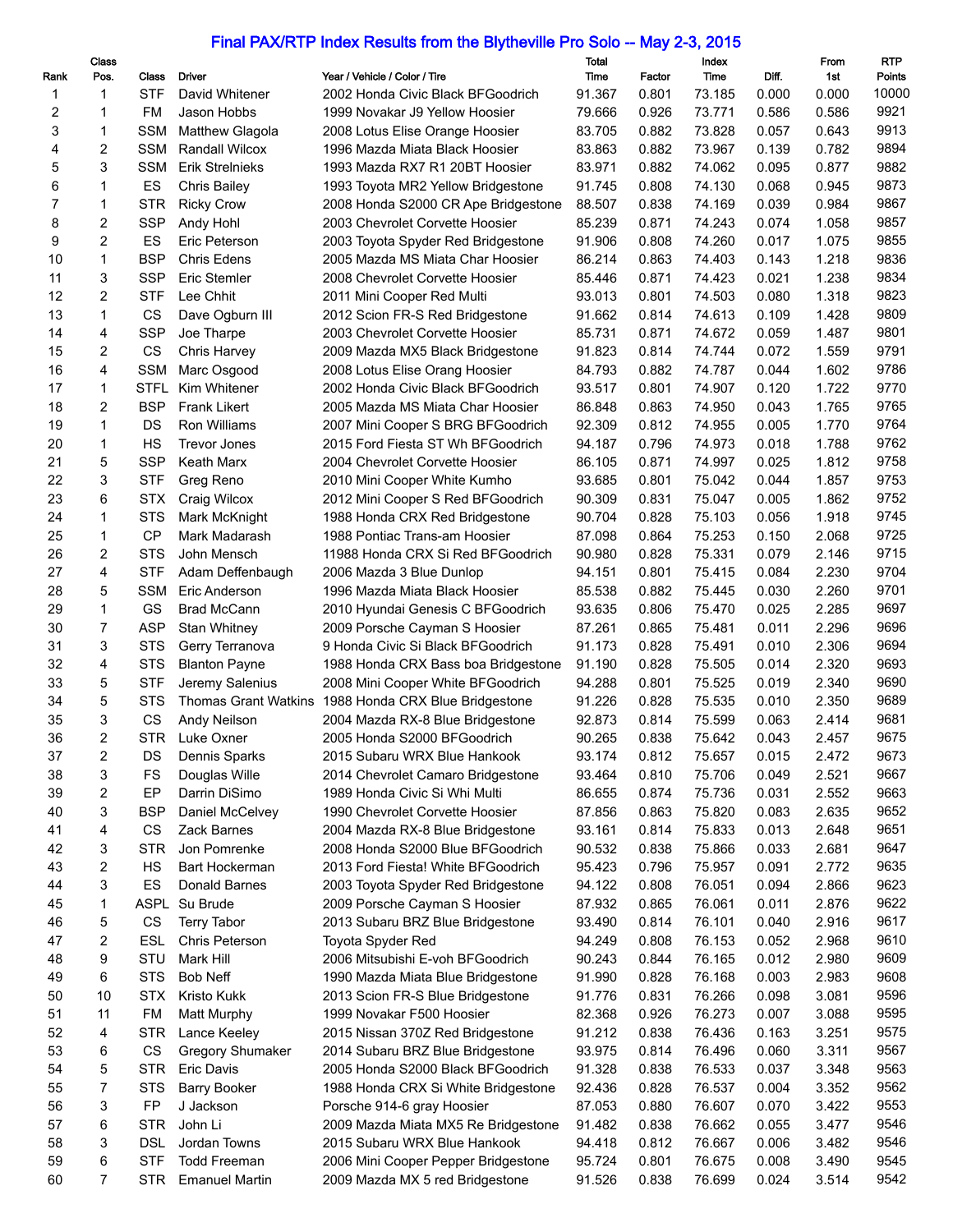| 61  | 2              | GS          | David Spratte             | 2014 Ford Focus ST White Bridgestone | 95.187  | 0.806 | 76.721 | 0.022 | 3.536  | 9539 |
|-----|----------------|-------------|---------------------------|--------------------------------------|---------|-------|--------|-------|--------|------|
| 62  | 4              | <b>FSL</b>  | Jackie Mutschler          | 2014 Chevrolet Camaro Bridgestone    | 94.724  | 0.810 | 76.726 | 0.006 | 3.541  | 9538 |
| 63  | 2              | <b>STFL</b> | Laura Campbell            | 2011 Mini Cooper Red Bridgestone     | 95.856  | 0.801 | 76.781 | 0.054 | 3.596  | 9532 |
| 64  | $\overline{7}$ | <b>STF</b>  | Adam Spence               | 2008 Mini Mini Cooper BFGoodrich     | 95.878  | 0.801 | 76.798 | 0.018 | 3.613  | 9530 |
| 65  | 3              | HS          | Sam Karp                  | 2015 Ford Fiesta ST Wh BFGoodrich    | 96.626  | 0.796 | 76.914 | 0.116 | 3.729  | 9515 |
| 66  | 8              | <b>STS</b>  | Sean Greer                | 1988 Honda CRX Si Red Bridgestone    | 93.042  | 0.828 | 77.039 | 0.124 | 3.854  | 9500 |
| 67  | 9              | <b>STS</b>  | Cody Pennell              | 1989 Honda Civic Si Whi BFGoodrich   | 93.076  | 0.828 | 77.067 | 0.028 | 3.882  | 9496 |
| 68  | 10             | <b>STS</b>  | Paul Carrig               | 1988 Honda CRX SI White Bridgestone  | 93.111  | 0.828 | 77.096 | 0.029 | 3.911  | 9493 |
| 69  | 4              | FS          | <b>Brian Meyers</b>       | 2007 Ford Mustang GT A Bridgestone   | 95.233  | 0.810 | 77.139 | 0.043 | 3.954  | 9487 |
| 70  | 4              | <b>XP</b>   | Richard Holden            | 1976 Datsun 280Z Red Hoosier         | 85.322  | 0.905 | 77.216 | 0.078 | 4.031  | 9478 |
|     |                |             |                           |                                      |         | 0.828 |        |       |        | 9468 |
| 71  | 11             | <b>STS</b>  | <b>Matthew Hodges</b>     | 1989 Honda Civic Si Whi Bridgestone  | 93.355  |       | 77.298 | 0.082 | 4.113  |      |
| 72  | 7              | CS          | Mike Cavanaugh            | 2015 Mazda MX-5 Black Bridgestone    | 95.197  | 0.814 | 77.490 | 0.192 | 4.305  | 9444 |
| 73  | 12             | <b>ASP</b>  | <b>Rick McPherson</b>     | 2001 Porsche Boxster G Hoosier       | 89.674  | 0.865 | 77.568 | 0.078 | 4.383  | 9435 |
| 74  | 5              | FS          | Chris Hammond             | 2012 Ford Mustang Black BFGoodrich   | 95.787  | 0.810 | 77.587 | 0.019 | 4.403  | 9433 |
| 75  | 4              | ES          | <b>Bryan Hertweck</b>     | 1999 Mazda Miata Blue Dunlop         | 96.073  | 0.808 | 77.627 | 0.040 | 4.442  | 9428 |
| 76  | 8              | CS          | <b>Chris Levitz</b>       | 2013 Scion FR-S Asphalt Dunlop       | 95.368  | 0.814 | 77.630 | 0.003 | 4.445  | 9427 |
| 77  | 3              | <b>STSL</b> | Sharon Eberlein           | 1990 Mazda Miata Blue Bridgestone    | 93.798  | 0.828 | 77.665 | 0.035 | 4.480  | 9423 |
| 78  | 9              | CS          | David Ogburn Jr.          | 2012 Scion FR-S Red Bridgestone      | 95.437  | 0.814 | 77.686 | 0.021 | 4.501  | 9421 |
| 79  | 5              | <b>SSPL</b> | Donna Marx                | 2004 Chevrolet Corvette Hoosier      | 89.214  | 0.871 | 77.705 | 0.020 | 4.520  | 9418 |
| 80  | 12             | <b>STS</b>  | Steve Eberlein            | 1990 Mazda Miata Blue Bridgestone    | 94.020  | 0.828 | 77.849 | 0.143 | 4.664  | 9401 |
| 81  | 8              | <b>STR</b>  | Dean Rhodes               | 2006 Honda S2000 Silve Dunlop        | 93.046  | 0.838 | 77.973 | 0.124 | 4.788  | 9386 |
| 82  | 3              | GS          | <b>Matthew Grainger</b>   | 2009 Chevrolet HHRSS BFGoodrich      | 96.845  | 0.806 | 78.057 | 0.085 | 4.872  | 9376 |
| 83  | 5              | <b>XP</b>   | Nick Gruendler            | 1990 Mazda Miata Pumpkin Hoosier     | 86.314  | 0.905 | 78.114 | 0.057 | 4.929  | 9369 |
| 84  | 4              | <b>BSP</b>  | <b>Thomas Hill</b>        | 1996 Chevrolet Corvette Hoosier      | 90.661  | 0.863 | 78.240 | 0.126 | 5.055  | 9354 |
| 85  | 4              | GS          | Karl Shultz               | 2013 Ford Focus ST Tux Bridgestone   | 97.087  | 0.806 | 78.252 | 0.012 | 5.067  | 9352 |
| 86  | 13             | KM          | Jason Vehige              | 2008 Gillard Charlotte MG            | 81.987  | 0.955 | 78.298 | 0.045 | 5.113  | 9347 |
| 87  | 4              | <b>STSL</b> | Connie Booker             | 1988 Honda CRX SI White Bridgestone  | 94.622  | 0.828 | 78.347 | 0.049 | 5.162  | 9341 |
| 88  | 5              | ES          | Stephen Rife              | 1999 Mazda Miata Dunlop              | 97.413  | 0.808 | 78.710 | 0.363 | 5.525  | 9298 |
| 89  | 14             | <b>STX</b>  | <b>Matt Harrell</b>       | 2013 Subaru BRZ Black Hankook        | 95.022  | 0.831 | 78.963 | 0.254 | 5.778  | 9268 |
| 90  | 6              | <b>GSL</b>  | Gwen Habenicht            | 2014 Ford Focus ST White Bridgestone | 97.992  | 0.806 | 78.982 | 0.018 | 5.797  | 9266 |
| 91  | $\overline{7}$ | <b>CSL</b>  | Linda Duncan              |                                      | 97.186  | 0.814 | 79.109 | 0.128 | 5.924  | 9251 |
|     | 15             | <b>ASP</b>  | Steven McPherson          | 2012 Subaru BRZ Red Bridgestone      |         |       | 79.202 | 0.093 | 6.017  | 9240 |
| 92  |                |             |                           | 2001 Porsche Boxter Si Hoosier       | 91.563  | 0.865 |        |       |        |      |
| 93  | 10             | CS          | Malcolm Lawson            | 2014 Subaru BRZ Red Dunlop           | 97.385  | 0.814 | 79.271 | 0.069 | 6.086  | 9232 |
| 94  | 11             | CS          | <b>Rick Bagnard</b>       | 2015 Subaru BRZ Gray Bridgestone     | 97.415  | 0.814 | 79.296 | 0.024 | 6.111  | 9229 |
| 95  | 12             | CS          | <b>Richard Grunenwald</b> | 2005 Mazda RX-8 Red Hankook          | 97.541  | 0.814 | 79.398 | 0.103 | 6.213  | 9217 |
| 96  | 6              | AS          | Michael Willman           | 2008 Honda S2000 CR Rio Dunlop       | 96.004  | 0.829 | 79.587 | 0.189 | 6.402  | 9196 |
| 97  | 6              | EP          | Robert Chrismas           | 1989 Honda Civic Si Whi Avon         | 91.174  | 0.874 | 79.686 | 0.099 | 6.501  | 9184 |
| 98  | 9              | <b>STR</b>  | <b>Brett Rhodes</b>       | 2006 Honda S2000 Silver Dunlop       | 95.283  | 0.838 | 79.847 | 0.161 | 6.662  | 9166 |
| 99  | 5              | GS          | <b>Brady Loretz</b>       | 2011 VW GTI White BFGoodrich         | 99.216  | 0.806 | 79.968 | 0.121 | 6.783  | 9152 |
| 100 | 16             | <b>STX</b>  | Tom DeYoung               | 1996 BMW 328is Silver Hankook        | 96.734  | 0.831 | 80.386 | 0.418 | 7.201  | 9104 |
| 101 | 17             |             | CAMC Dave Hardy           | 2006 Ford Mustang Black BFGoodrich   | 96.948  | 0.830 | 80.467 | 0.081 | 7.282  | 9095 |
| 102 | 8              | <b>CSL</b>  | Kathy Grunenwald          | 2005 Mazda RX-8 Red Hankook          | 98.980  | 0.814 | 80.570 | 0.103 | 7.385  | 9083 |
| 103 | 7              | BS          | Chris Lowe                | 2002 Porsche Boxster A Bridgestone   | 98.056  | 0.826 | 80.994 | 0.425 | 7.809  | 9036 |
| 104 | 18             | <b>ESP</b>  | <b>Charlie Holt</b>       | 2005 Ford Mustang GT M               | 95.538  | 0.849 | 81.112 | 0.118 | 7.927  | 9023 |
| 105 | 19             | CAMC        | <b>Corey Pettett</b>      | 2012 Ford Mustang Red Dunlop         | 97.849  | 0.830 | 81.215 | 0.103 | 8.030  | 9011 |
| 106 | 20             | EM          | Dave Whitworth            | 2004 Ford Mustang Cobra Hoosier      | 88.360  | 0.922 | 81.468 | 0.253 | 8.283  | 8983 |
| 107 | 10             | <b>STR</b>  | Thomas Lipham             | 1999 Mazda Miata Red Hankook         | 97.327  | 0.838 | 81.560 | 0.092 | 8.375  | 8973 |
| 108 | 21             | BM          | <b>Howard Sharf</b>       | 1979 Legrand White/Teal Avon         | 84.647  | 0.964 | 81.600 | 0.040 | 8.415  | 8969 |
| 109 | 22             | CAM         | <b>Ben Walker</b>         | 2007 Ford Mustang GT B Dunlop        | 98.371  | 0.830 | 81.648 | 0.048 | 8.463  | 8963 |
| 110 | 6              | <b>SSM</b>  | Park Kelley               | 1972 Datsun 240Z Racco Hankook       | 92.616  | 0.882 | 81.687 | 0.039 | 8.502  | 8959 |
| 111 | 11             | <b>STR</b>  | James Powell              | 1999 Mazda Miata Red Hankook         | 97.708  | 0.838 | 81.879 | 0.192 | 8.694  | 8938 |
| 112 | 7              | FP          | <b>Richard Davis</b>      | 1991 Porsche 944 Yellow Hoosier      | 93.307  | 0.880 | 82.110 | 0.231 | 8.925  | 8913 |
| 113 | 4              | HS          | <b>Brandon Mellenthin</b> | 2013 Honda Civic Si Red Dunlop       | 103.423 | 0.796 | 82.325 | 0.215 | 9.140  | 8890 |
| 114 | 8              | <b>STF</b>  |                           |                                      | 102.971 | 0.801 | 82.480 | 0.155 | 9.295  | 8873 |
|     |                |             | <b>Emily Reno</b>         | 2010 Mini Cooper White Kumho         |         |       |        |       |        |      |
| 115 | 5              | HS          | Craig Straub              | 2012 Mini Cooper Blue Hankook        | 103.618 | 0.796 | 82.480 | 0.000 | 9.295  | 8873 |
| 116 | 8              | <b>BS</b>   | Calvin Johnston           | 2002 Porsche Boxster A Bridgestone   | 100.248 | 0.826 | 82.805 | 0.325 | 9.620  | 8838 |
| 117 | 9              | <b>FSL</b>  | <b>Trisha Guenther</b>    | 2014 Chevrolet Camaro BFGoodrich     | 102.471 | 0.810 | 83.002 | 0.197 | 9.817  | 8817 |
| 118 | 5              | <b>STFL</b> | Jessica Dorn              | 2008 Mini Cooper BFGoodrich          | 103.924 | 0.801 | 83.243 | 0.242 | 10.058 | 8792 |
| 119 | 5              | <b>BSP</b>  | Grady Wood                | 2012 Chevy C4 Black Hoosier          | 96.599  | 0.863 | 83.365 | 0.122 | 10.180 | 8779 |
| 120 | 23             | CAM         | Mark Guenther             | 2014 Chevrolet Camaro BFGoodrich     | 100.996 | 0.830 | 83.827 | 0.462 | 10.642 | 8731 |
| 121 | 10             | <b>ASL</b>  | Vanessa Lau               | 2008 Honda S2000 CR Rio Dunlop       | 101.326 | 0.829 | 83.999 | 0.173 | 10.814 | 8713 |
| 122 | 7              | <b>SSM</b>  | Adam Cadorette            | 1972 Datsun 240z Gray Hankook        | 95.429  | 0.882 | 84.168 | 0.169 | 10.983 | 8695 |
| 123 | 8              | <b>ESP</b>  | Mark Foley                | 1999 Pontiac Firebird Hoosier        | 89.044  | 0.949 | 84.503 | 0.334 | 11.318 | 8661 |